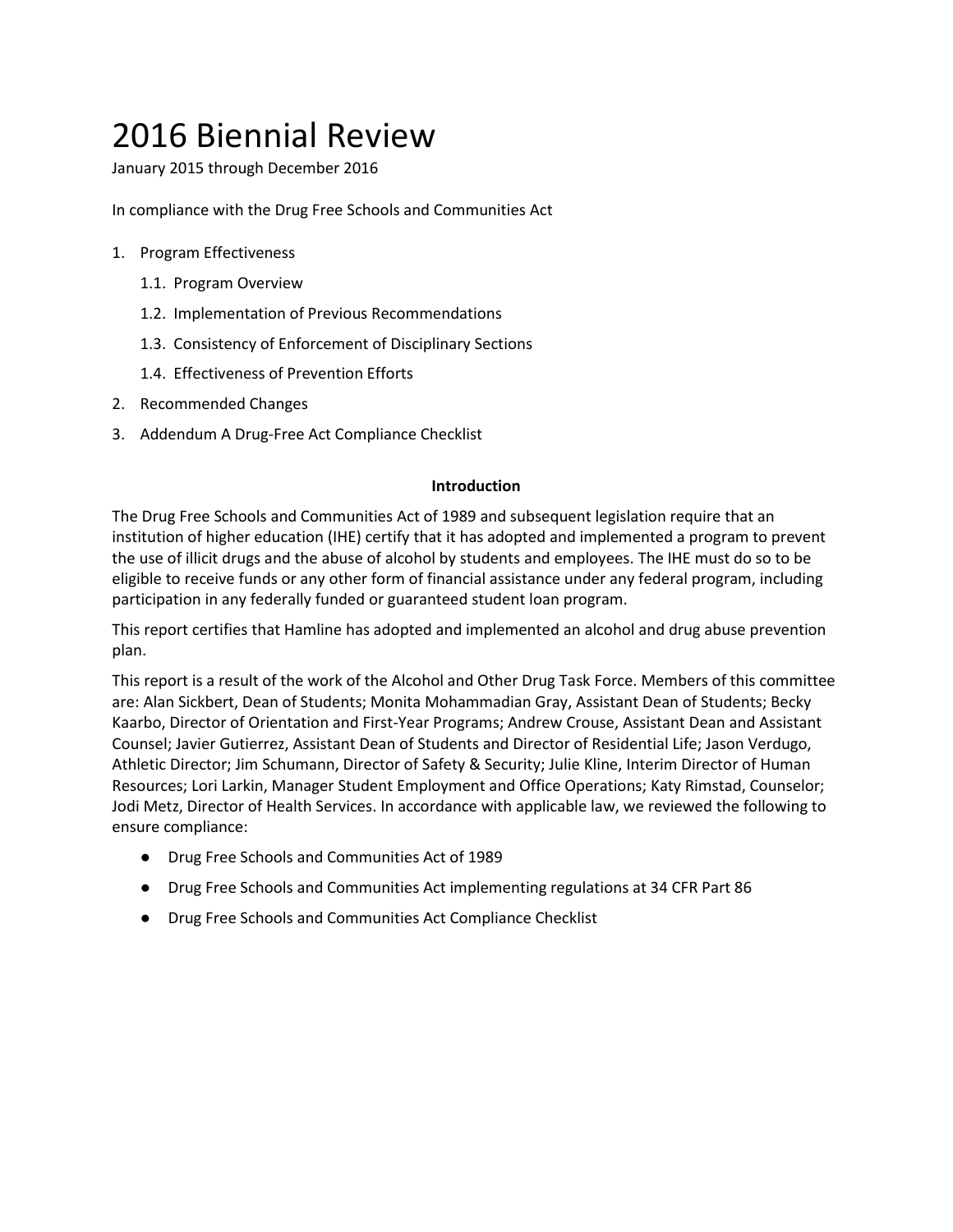#### 1. **Program Effectiveness**

#### 1.1. **Program Overview**

#### 1.1.1. **Annual Written Notice Distribution**

- 1.1.1.1. **Students. [Message distributed by email]** Students are informed of the University's alcohol and drug policy through various formats. The first begins at our Piper Preview summer sessions. During a residential life session staff inform parents and students what the drug and alcohol policy is and what sanctions are if found responsible. At the time of checking-in to the residence halls, students receive a packet that contains the residential life policies which explains in detail the alcohol and drug policy. During the Piper Passages (orientation program) each residence hall has a floor meeting where the alcohol and drug policy are explained to the students.
- 1.1.1.2. **Employees.** In May 2015 and August 2016, the Office of Human Resources sent an email to all faculty and staff with the University's drug and alcohol policy information. Additionally, new staff and faculty were provided information about the Employee Assistance Program (EAP) through the benefits review process done with the Employee Benefits Manager.

# 1.1.2. **Awareness and Training Efforts**

1.1.2.1. Several efforts help set a positive campus climate right from the beginning. Our 3 main programs that focus on this area are as follows

> **MyStudent Body (FY and Transfer)**: a pre-matriculation assessment administered through Title IX Coordinator and Dean of Students Office. This is a 3 module online assessment that focuses on drugs, alcohol, and sexual misconduct. It is required by all incoming students (first year and transfer) prior to classes starting. Student who do not have it completed before the fall are then connected regularly by their NSM, Campus Colleague, FYSem Faculty, and the Title IX Coordinator until it is completed. If not completed by registration or spring semester a hold is put on their account and then cannot register for their next semester until it is completed.

**Pipers Presents: Skits on Social Responsibility (FY ONLY):** This takes place Monday of Piper Passages. The program is a series of skits on social responsibility and small group discussion afterwards

**It's About Respect (FY ONLY):** This is a collaborative session with Orientation and First Year Programs, Title IX, the Sexual Violence Prevention Task Force, Green Dot, and Student Preventing Sexual Violence. During this session students talk about "respecting self", "respecting others", "respecting community." It focuses on safety, bystander intervention, and addresses the intersection between alcohol and drugs with sexual assault on college campuses.

1.1.2.2. **New Transfer Student Orientation**. All new transfer students receive the student code of conduct and references to all student policies in the student planner. There will be more directed efforts to engage these students in Fall 2015. They will be required to complete the MyStudentBody modules for drugs, alcohol and sexual misconduct.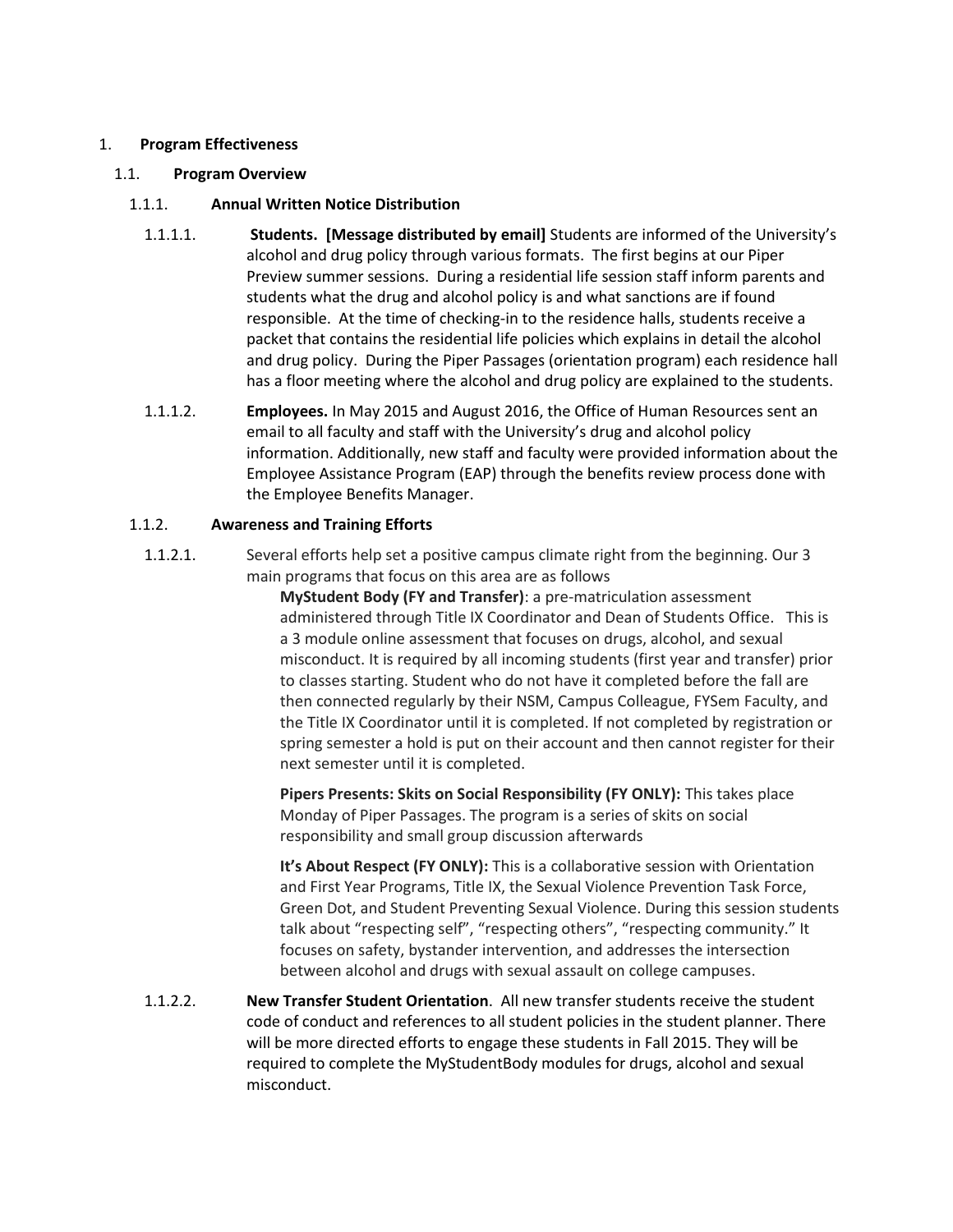1.1.2.3. **Residential Life.** Residence life has always been a significant part of the alcohol free and educational programming on campus. The Resident Advisors and members of Residence Hall Association (RHA) provide programming in the halls such as movie nights, game nights, craft nights, and other social programming, etc... All of these events are alcohol-free so they continually model what social programming and events can look like without the use of alcohol. More specifically, they host events such as Root Beer Kegger and Band, Safe Spring Break kits, educational bulletin boards about alcohol use, just to name a few, that not only focus on social interaction and fun, but are specifically designed to educate students. In addition to Residential Life providing ample substance-free events, there is an entire floor dedicated to it, allowing to students who choose to dedicate their living space in this way to have a safe and inclusive place for sober-living.

#### 1.1.2.4. **Counseling and Health Services**

#### 1.1.2.4.1. **Health and Wellness Peer Educators.**

Hamline University's Peer Educators are undergraduate students who are interested in promoting healthy behaviors among their fellow students.

#### **1.1.2.4.2. Posted Newsletter**

Each month, the Peer Educators make a one-page newsletter that is hung on the inside door of each bathroom stall. Each "Toilet Tribune" shares information about relevant health topics for that month (i.e., how to identify if your friend has alcohol poisoning, stress management tips for finals week) and includes an advertisement for a health-related event on campus put on by the Peer Educators.

#### 1.1.2.4.3. **Spring Break Kits.**

The Peer Educators give out over 100 Spring Break Kits every year in the week before Hamline's spring break. These kits are a water bottle that is filled with condoms, sunscreen, bandaids, mints, information about how to spot alcohol poisoning, and general safety tips for spring break.

#### 1.1.2.4.4. **Thirsty Thursdays or Tipsy Tuesdays.**

The Peer Educators host an alcohol-free event every fall during which students drink "mocktails" (non-alcoholic mixed drinks) and play Alcohol Jeopardy (an informational game made by BACCHUS, the national organization for Peer Educators.)

#### 1.1.2.4.5. **Alcohol education/training for Peer Educators.**

A training for new peer educators is conducted each year by a counseling or health professional to educate student leaders about Hamline's alcohol and drug related policies, recognizing at-risk peers, strategies for peer intervention, referral to resources and general health statistics regarding alcohol and drug use.

# 1.1.2.4.6. **Including alcohol education within other Peer Ed and major campus events.** Peer educators include alcohol awareness and educational statistics in marketing campus events (i.e., posters, flyers, gift bags and freebies for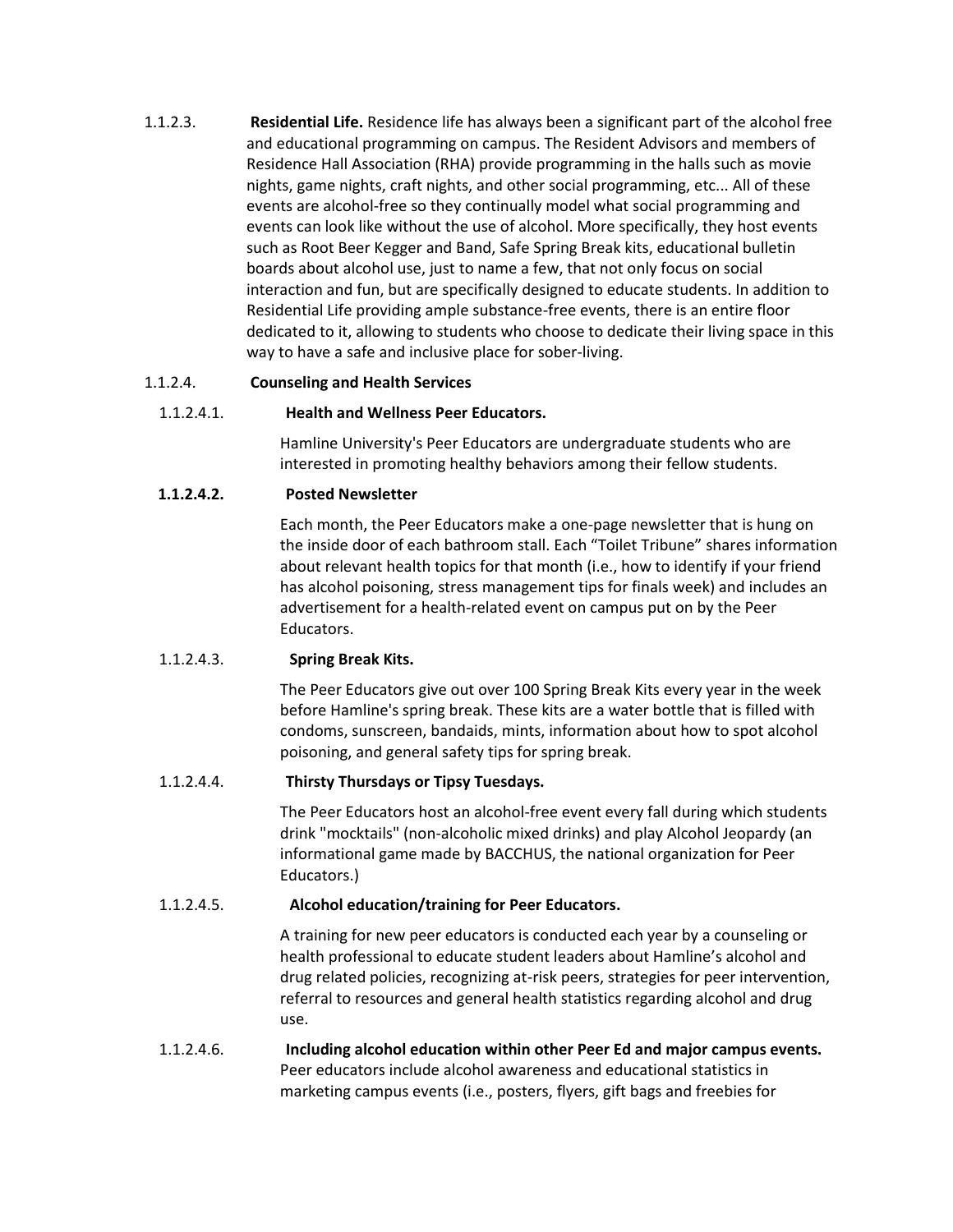homecoming) and other Peer Education programming where alcohol is not the main topic (i.e., STD, healthy sexuality and bystander intervention programming.)

# 1.1.2.4.7. **Alcohol/Drug Assessment.**

When students meet with counselors or nurses at Counseling & Health Services, all providers assess the students' current and past alcohol and drug use habits and then adjust their treatment as needed. They may spend time in the meeting with the student discussing their substance use behaviors or they may refer the student to an off-campus treatment resource.

# **1.1.2.5. Dean of Students Office**

# 1.1.2.5.1. **MyStudentBody**

MyStudentBody is an online interactive wellness prevention program. It teaches students about alcohol, drugs, and other addictive substances. The goal of the course is to increase students' knowledge, decrease harmful behaviors, and provide information to help students make good decisions. Hamline University requires first year students to complete the course.

# 1.1.2.5.1.1 *Summary data: 5/14/2015-5/13/2016:*

- 602 undergraduate students completed the program
- 78 students were "in progress"
- 89% completion rate
- 513 total number of first- year undergraduate students admitted Fall 2015

# 1.1.2.6. **International Programs.**

- 1.1.2.6.1. **Study Abroad Orientation.** The Study Abroad Orientation is conducted for all students going abroad for Academic Year, Semester, Summer and Short-term programs. All students learn the alcohol and drug laws pertaining to the country in which they are studying. In the majority of countries in which students are studying, they are of legal drinking age. "Soft" drugs may or may not be illegal. In all cases, students are encouraged to think very carefully about the choices they make when it comes to alcohol/drug use and the dangers they may find themselves in if they should indulge. Students are also informed that if they are sent home because of alcohol/drug use, they will be charged for violating University policy and they will fail their study abroad courses.
- 1.1.2.6.2. **International Student Orientation.** All international students are required to attend International Student Orientation. They are made aware that the legal drinking age in the United States is 21 and being caught drinking underage or providing alcohol to those under 21 is strictly prohibited. Students also understand that getting caught in these situations could result in a University conduct hearing. Should they get caught by local law enforcement the results could have serious affects on their immigration/visa status.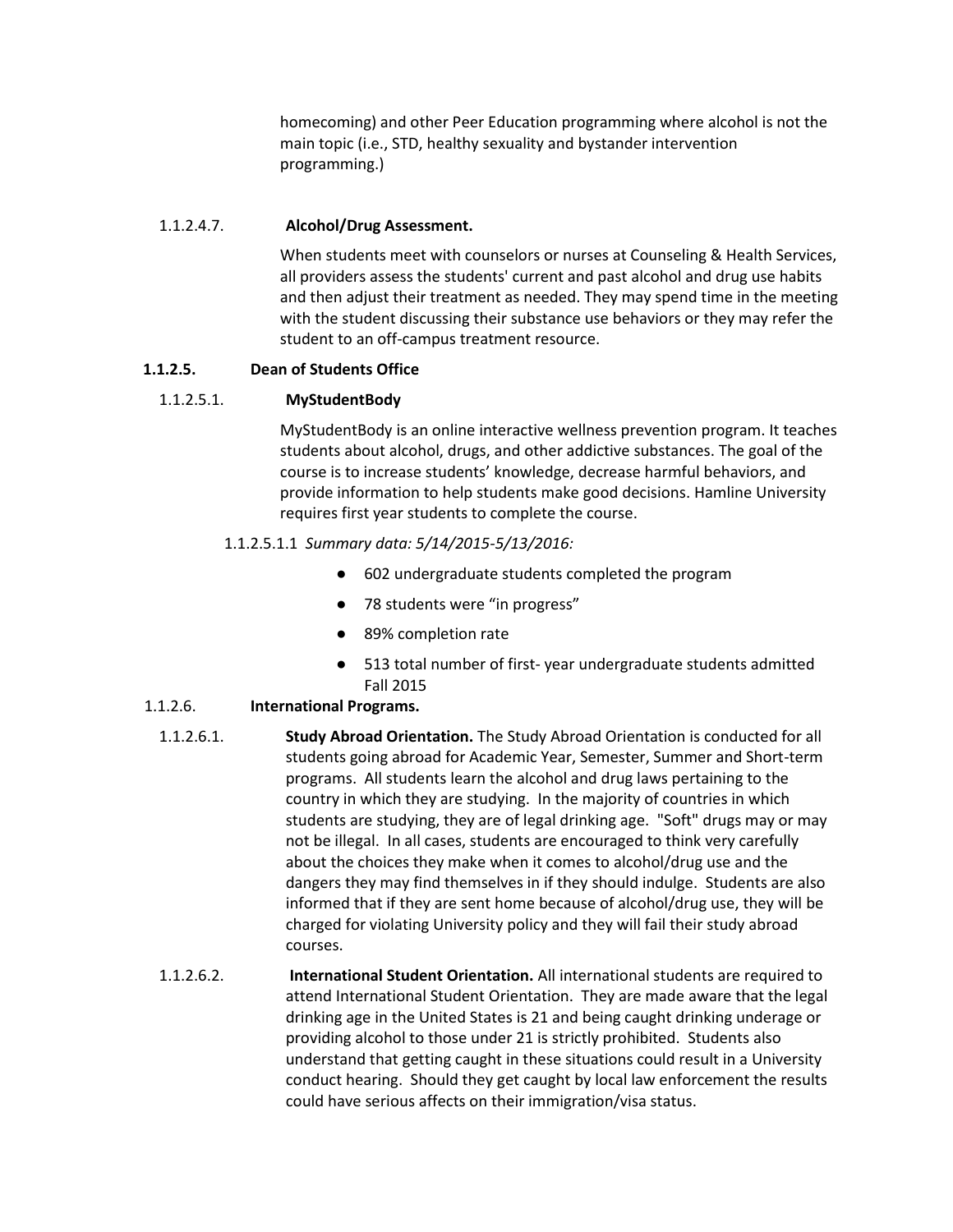- 1.1.2.7. **Athletics.** Hamline students wishing to participate in athletics have to acknowledge and electronically sign the following documents: HU Student Code of Conduct, NCAA compliance forms that acknowledge all NCAA banned substances, and NCAA Championship drug testing consent. Hamline Athletics conducts an annual All Athlete meeting to discuss expectations and University policies that relate to drug use and alcohol consumption. Hamline Athletics collaborates with the Dean of Students Office when addressing conduct and policy violations. Student athletes that arrive early for fall camp are addressed by residential life about University policies, including drug use and alcohol consumption. Student athletes also invite speakers twice a year that include alcohol and drug education.
- **1.1.2.8. Office of Student Leadership and Activities-Travel Policy.** Students work with the Office of Student Leadership and Activities to become approved Trip Coordinators, in lieu of having a faculty or staff person present. Students do not have to sign a copy of the Student Code of Conduct, but it is made clear to the Trip Coordinators that one of their roles is communicating to all travel participants that the Student Code of Conduct is enacted while they are off campus on Hamline business, that they must abide by it and/or will be held up to it through the conduct process if issues arise, and that the travel policy explicitly states that no student may consume any drug or alcohol while traveling on behalf of the University, regardless of their age.

# 1.1.3. **Alcohol Free Events**

- 1.1.3.1. Any Hamline-hosted student event is alcohol-free, for example: Programming Board, Residential Life, etc.
- 1.1.3.2. For staff events, a policy has been established to give a limited number of drink tickets at all-faculty/staff events.

# 1.2. **Implementation of Previous Recommendations (Committee)**

- 1.2.1. **Recommendation:** Appoint an Alcohol and Drug Prevention Coordinator *Not completed*. A position for Health and Wellness coordinator was put into the budget call process in 2014 but was not approved.
- 1.2.2. **Recommendation:** Establish a task force to examine current efforts and recommend any changes or additional activities to promote a drug and alcohol abuse-free campus. *Not completed.* Committee has been formed to do the assessment, but there is no ongoing task force effort.

# **1.3 Additional Recommendations from External Review**

**1.3.1 Recommendation:** Study and report on the Consistency of Sanctions—See Compliance Audit Report, p. 8, for guidelines.

**Completed:** Numbers have been provided and a detailed report is available.

**1.3.2 Recommendation (from Hamline Legal Counsel Compliance Audit):** Study the effectiveness of prevention efforts and make recommendations for improvements with each biennial review *(This is a priority item).*

**No completed-**On hold pending a student affairs reorganization

**1.3.3 Recommendation:** Review Employee and Student Awareness and Training Efforts and Consider a Task Force.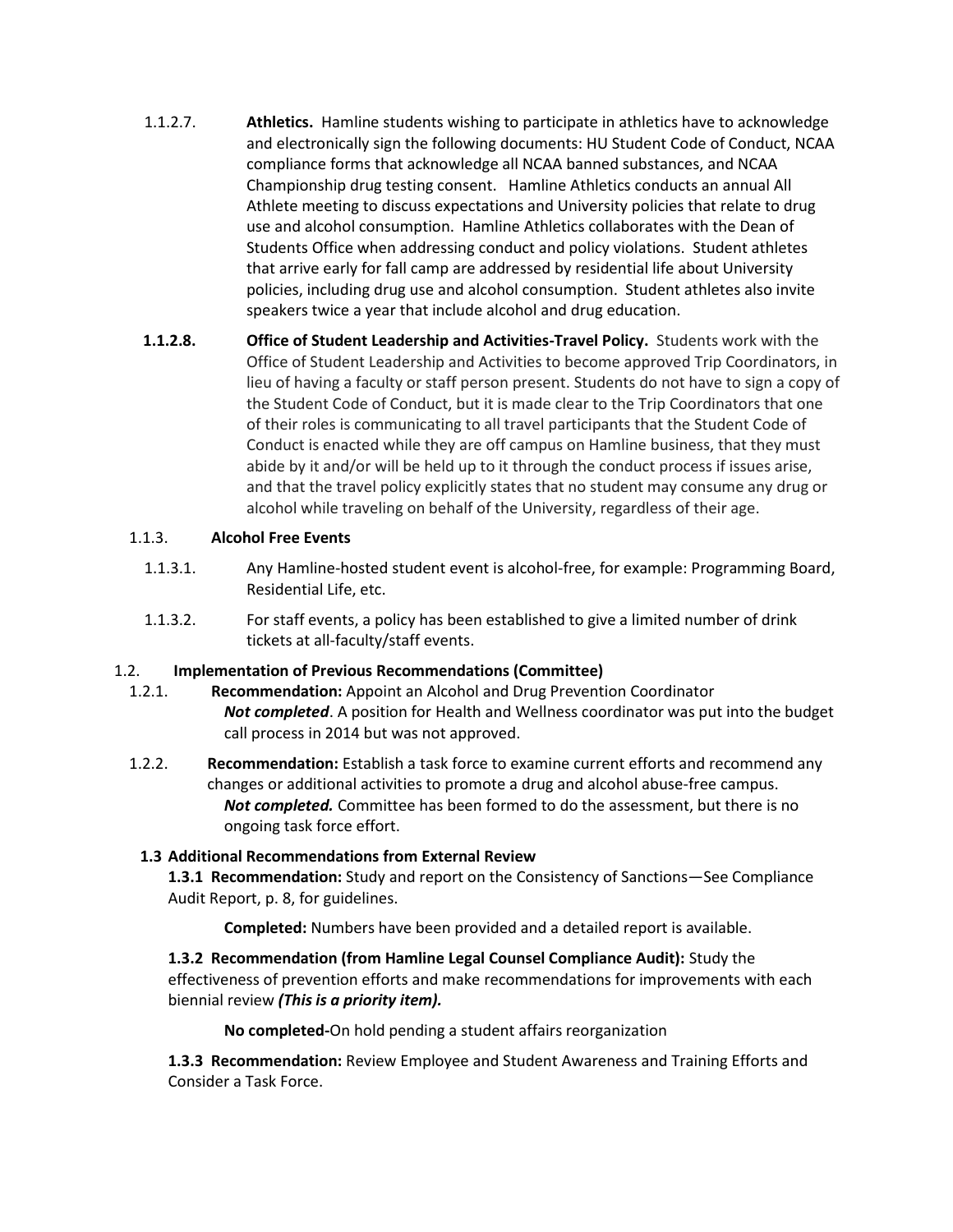**Not Completed-**On hold pending a student affairs reorganization

**1.3.4 Recommendation:** Create a written prevention program document separate from the compliance report.

**Not Completed-**On hold pending a student affairs reorganization

**1.3.5 Recommendation:** Make staff and faculty aware of the services offered through the Employee Assistance Program (EAP)

**Completed:** Part of the new employee orientation program.

**1.3.6 Recommendation:** Work with IT to provide electronic proof/confirmation of the annual email students receive relating to the Drug-Free Schools and Communities Act

**Partially completed-**Currently an email is sent to all students, research should be conducted to see if this is best practice to track these emails. In lieu, tracking is done with MyStudentBody for all undergraduate students.

**1.3.7 Recommendation:** Assess students who were mandated to drug treatment to evaluate their individual success upon return from the treatment program.

**No Completed:** On hold pending a student affairs reorganization

**1.3.8 Recommendation (from Hamline Legal Counsel Compliance Audit):** Establish a schedule consistent with the long-standing practice of many institutions to conduct biennial reviews by the end of each even-numbered calendar year and to have the review cover the two previous academic years.

**Completed:** A schedule has been established.

**1.3.9 Recommendation (from Hamline Legal Counsel Compliance Audit):** Study and report on the Consistency of Sanctions—See Compliance Audit Report, p. 8, for guidelines. *(This is a priority item)*. Pull up the cases for this study year and add the number of violations and what the sanctions were to ensure that they were consistently adjudicated

**In Progress:** 2015 reports are available and the number of violations and sanctions are listed below. 2016 up to date reports are available and the number of violations and sanctions are listed below.

**1.3.10 Recommendation (from Hamline Legal Counsel Compliance Audit):** Include both the DOE Checklist and Supplemental Checklist in Biennial Review Report.

**Completed-**Provided at the end of this report.

**1.3.11 Recommendation (from Hamline Legal Counsel Compliance Audit):** Review Recommendations in past biennial reviews and implement priority action items.

#### **In Progress**

**1.3.12 Recommendation (from Hamline Legal Counsel Compliance Audit):** Review Employee and Student Awareness and Training Efforts and Consider a Task Force.

**Not completed-**On hold pending a student affairs reorganization

**1.3.13 Recommendation (from Hamline Legal Counsel Compliance Audit):** Keep Biennial Review Reports on record for three years after the fiscal year in which the report was prepared. Make its report available to the DOE upon request.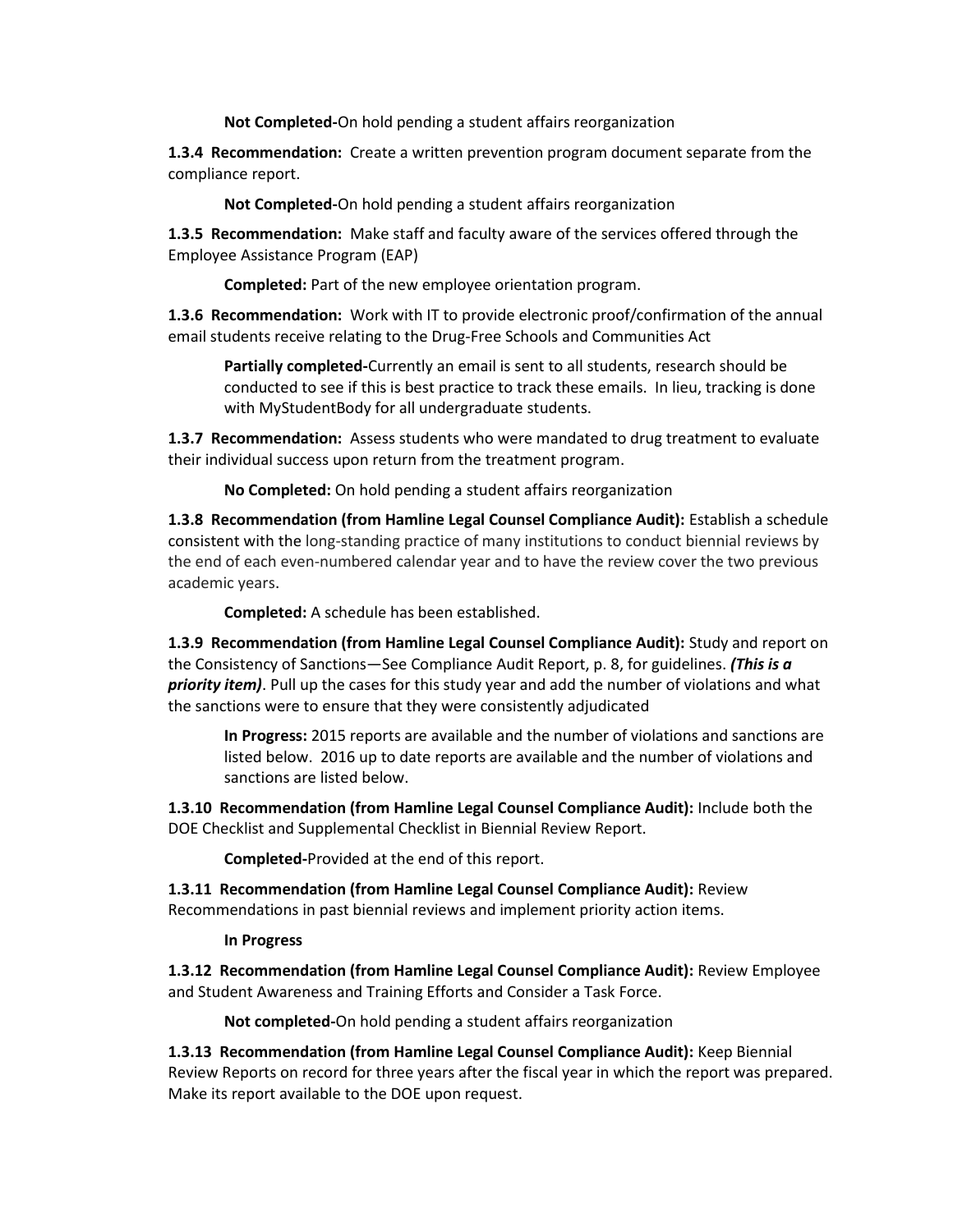#### **Completed and available**

# **1.3.14 Recommendation (from Hamline Legal Counsel Compliance Audit):** Appoint an Alcohol and Drug Prevention Coordinator

*Not completed*. A position for Health and Wellness coordinator was put into the budget call process in 2014 but was not approved.

**1.3.15 Recommendation (from Hamline Legal Counsel Compliance Audit):** Training/Education of Faculty, Staff and Coaches

**Completed.** Training on consent and alcohol use regarding sexual assaults was given to the coaches and any faculty and staff who assist in Title IX cases.

#### 1.3. **Consistency of Enforcement of Disciplinary Sections**

#### 1.3.1. **Sanctions.**

- 1.3.1.1. **Alcohol.** If students are found responsible for violating the alcohol policy, sanctioning occurs with a monetary fine and educational requirements for students to complete. Students who violate the alcohol policy for the first time are sanctioned a fine of \$150, given a formal warning, as well as some educational sanctions that may include a reflection paper or restorative piece. A second violation incurs a \$300 fine and community service and an alcohol assessment may be required, a third violation incurs a \$600 fine, the student is placed on probation, and parents are notified. Any further violations are sent to a conduct board for adjudication.
- 1.3.1.2. **Drugs.** If a student is found responsible for violating the drug policy, sanctioning occurs with a monetary fine and educational requirements for students to complete. Students who violate the drug policy are placed on probation, parental notification, and a fine. A referral for a drug assessment may be required. Students who continue to violate the drug policy are sent to a conduct board.
- 1.3.2. **On-Campus Enforcement.** Resident advisors and area coordinators are the live-in staff that are trained in confronting policy violations. They confront any suspicion of alcohol or drug violations. If it is noticeable that a student is intoxicated the staff will have a conversation with the student regardless of age. Staff documented all incidents and conduct follow-up.

#### 1.3.3. **Data.**

#### **Student Conduct Violations related to Alcohol and Drugs**

| Alcohol and | # of Calls related | # of Actual    | # of Sanctions |
|-------------|--------------------|----------------|----------------|
| other drugs | to (Alcohol/Drug)  | Violations     | (Alcohol/Drug) |
|             |                    | (Alcohol/Drug) |                |
| 2015        | 29/4               | 28/3           | 27/3           |
| 2016        | 77/13              | 64/10          | 46/8           |

1.4. **Effectiveness of Prevention Efforts**. For students who were charged with alcohol and drug violations, both the number of incidents and the number of people being charged decreased in 2015. We used My Student Body education modules to raise students' knowledge and awareness of the impact of alcohol and drugs on their lives. Any student known to be involved in an alcohol or drug incident had individual meetings with staff to discuss their actions,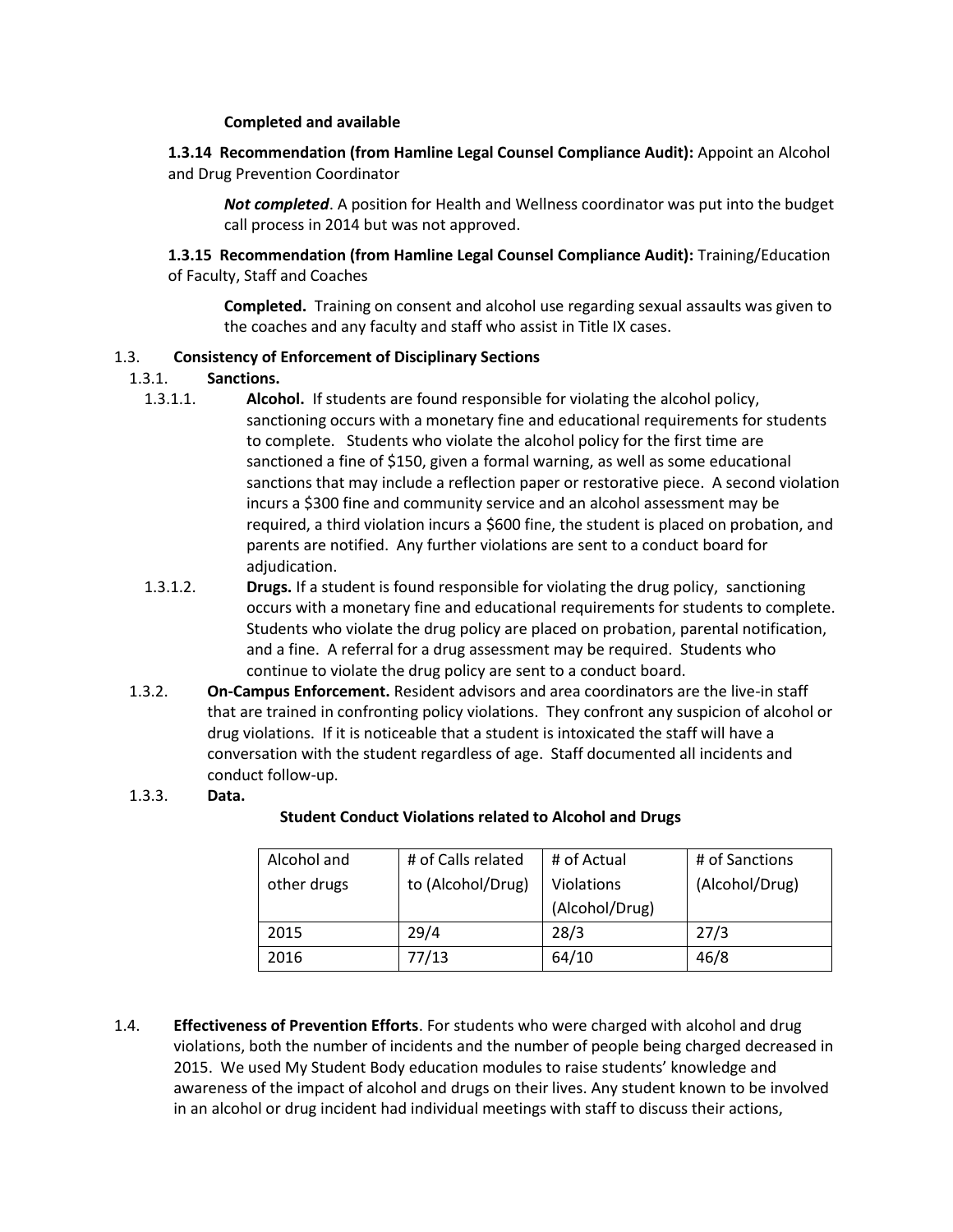outcomes and needed sanctions, many of which focused on education. We also have increased our contacts with the local police and the neighborhood residents, creating positive community relationships. Students who were cited for off campus.

2. **Recommended Changes for 2017-2018**

**2.1 Recommendation:** Appoint an Alcohol and Drug Prevention Coordinator

**2.2 Recommendation:** Establish a task force to examine current efforts and recommend any changes or additional activities to promote a drug and alcohol abuse-free campus.

**2.3 Recommendation (from Hamline Legal Counsel Compliance Audit):** Study the effectiveness of prevention efforts and make recommendations for improvements with each biennial review *(This is a priority item).*

*2.4* **Recommendation:** Review Employee and Student Awareness and Training Efforts and Consider a Task Force.

**2.5 Recommendation:** Research to find out if it is best practice to track if students actually open their email regarding the information about the Drug-Free Schools and Communities Act

**2.6 Recommendation:** Create a written prevention program document separate from the compliance report.

**2.7 Recommendation:** Assess students who were mandated to drug treatment to evaluate their individual success upon return from the treatment program.

**2.8 Recommendation (from Hamline Legal Counsel Compliance Audit):** Review Employee and Student Awareness and Training Efforts and Consider a Task Force.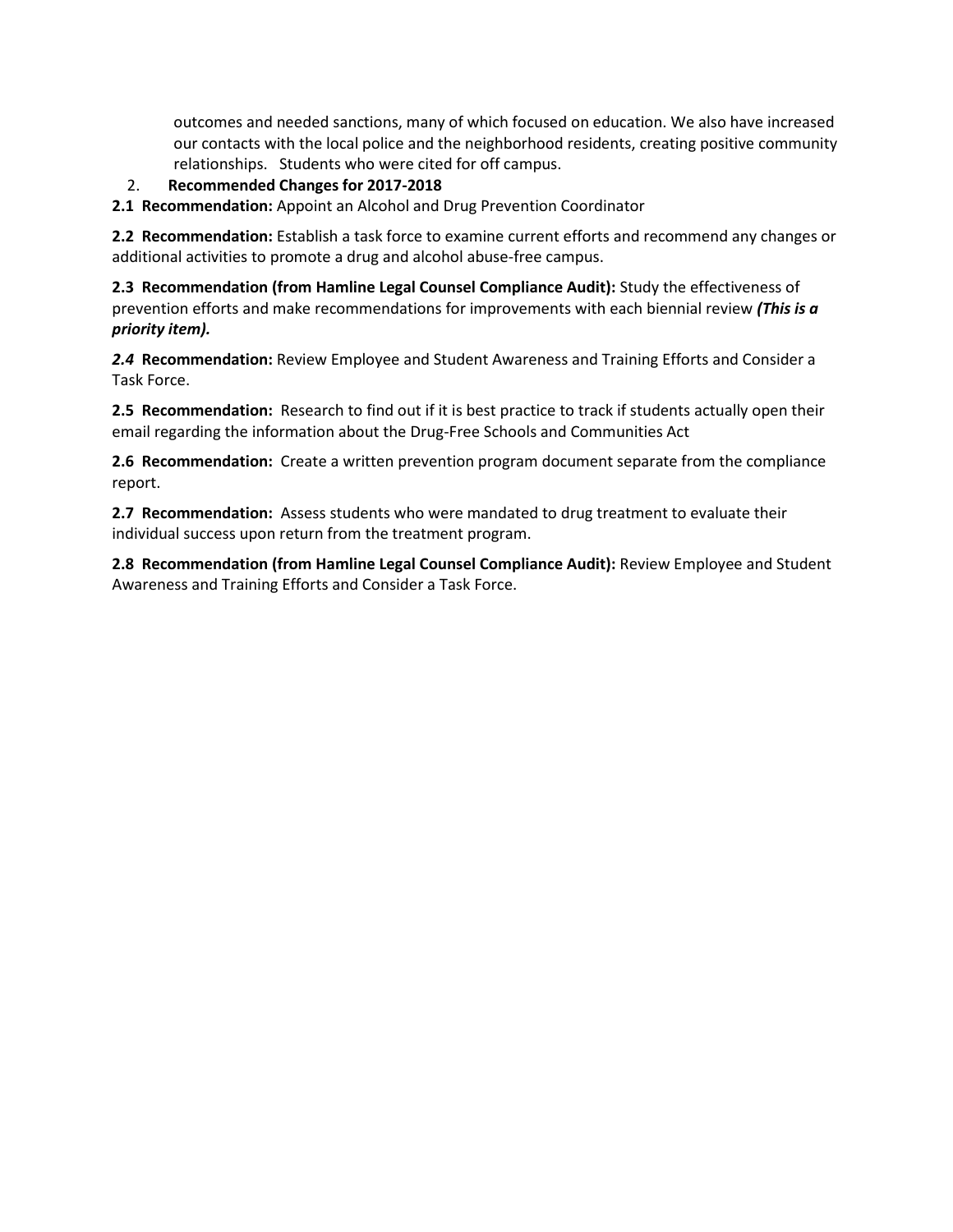# Drugs Free Act Compliance Checklist

# Part 86, Drug-Free Schools and campuses Regulations compliances

| Checklist                                                                                                                                                                                                                                                                             |                                      |                                    |                                   |                                                                                                                                                                                        |
|---------------------------------------------------------------------------------------------------------------------------------------------------------------------------------------------------------------------------------------------------------------------------------------|--------------------------------------|------------------------------------|-----------------------------------|----------------------------------------------------------------------------------------------------------------------------------------------------------------------------------------|
| <b>Compliance Point</b>                                                                                                                                                                                                                                                               | <b>Student</b><br>compliant<br>(y/n) | <b>Staff</b><br>compliant<br>(y/n) | <b>Faculty</b><br>Compliant (y/n) | <b>Notes</b>                                                                                                                                                                           |
| $1_{-}$<br>Does the Institution<br>maintain a copy of its drug<br>prevention program (yes,<br>where is it located)                                                                                                                                                                    | Yes                                  | Yes                                | Yes                               | The drug prevention program information is on the<br>Dean of Students Office website. For faculty and<br>staff, the information is obtained through the<br>Employee Assistance Program |
| 2. Does the institution<br>provide annually to each<br>employee and each student,<br>who is taking one or more<br>classes for any type of<br>academic credit except for<br>continuing education units,<br>written materials that<br>adequately describe and<br>contain the following: | Yes                                  |                                    |                                   | Distributed via email from the Dean of Students<br>Office                                                                                                                              |
| 2a. Standards of conduct that<br>prohibit unlawful possession,<br>use, or distribution of illicit<br>drugs and alcohol on its<br>property or as a part of its<br>activities                                                                                                           | <b>Yes</b>                           | Yes                                | Yes                               |                                                                                                                                                                                        |
| 2b. A description of health<br>risks associated with the use<br>of illicit drugs and the abuse<br>of alcohol                                                                                                                                                                          | Yes                                  | Yes                                | Yes                               |                                                                                                                                                                                        |
| 2c. A description of<br>applicable legal sanctions<br>under local, and state, or<br>federal law<br>2d. A description of<br>applicable counseling,<br>treatment, or rehabilitation<br>or re-entry programs                                                                             | Yes                                  | Yes                                | Yes                               |                                                                                                                                                                                        |
| 2e. A clear statement of the<br>disciplinary sanctions the<br>institute will impose on<br>students and employees and<br>a description of those<br>sanctions                                                                                                                           | Yes                                  | Yes                                | Yes                               |                                                                                                                                                                                        |
| 3. Are the above<br>materials distributed to<br>student in one of the<br>following ways<br>3a. Mailed to each student                                                                                                                                                                 |                                      |                                    |                                   |                                                                                                                                                                                        |
|                                                                                                                                                                                                                                                                                       | no                                   |                                    |                                   |                                                                                                                                                                                        |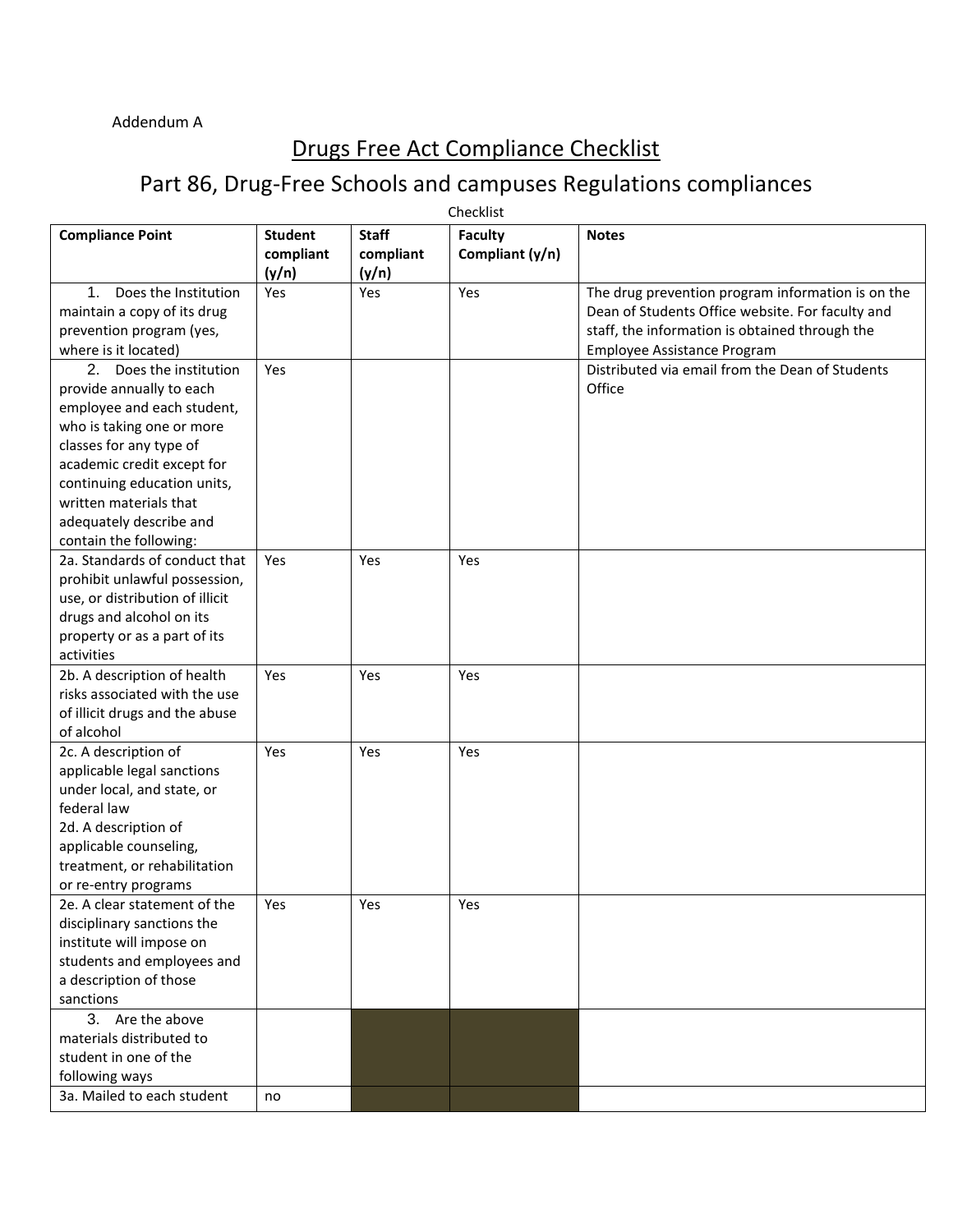| (separately or included in                            |     |           |               |                                                        |
|-------------------------------------------------------|-----|-----------|---------------|--------------------------------------------------------|
| another mailing)                                      |     |           |               |                                                        |
| 3b. Through campus post                               | no  |           |               |                                                        |
| offices boxes                                         |     |           |               |                                                        |
| 3c. Class schedules which are                         | no  |           |               |                                                        |
| mail dot each student                                 |     |           |               |                                                        |
| 3d. During Freshman                                   | Yes |           |               | Skits on Social Responsibility that provides           |
| Orientation                                           |     |           |               | information about the alcohol policy. It's About       |
|                                                       |     |           |               | Respect that focuses on the intersection between       |
|                                                       |     |           |               | alcohol/drugs and sexual assault.                      |
| 3e. During transfer student                           |     |           |               | Information appears in the student planners.           |
| orientation                                           |     |           |               |                                                        |
| 3f. In another manner (please                         | Yes |           |               | email, paper copy to all on campus students,           |
| describe)                                             |     |           |               | athletes sign Electronic Athletic Code of Conduct      |
|                                                       |     |           |               |                                                        |
|                                                       |     |           |               |                                                        |
| Do the means of<br>4.                                 | Yes |           |               |                                                        |
| distribution provide                                  |     |           |               |                                                        |
| reasonable assurance that                             |     |           |               |                                                        |
| each student receives the                             |     |           |               |                                                        |
| materials annually?                                   |     |           |               |                                                        |
| 5.<br>Does the                                        | Yes |           |               |                                                        |
| institution's distribution plan                       |     |           |               |                                                        |
| make provisions for providing                         |     |           |               |                                                        |
| these materials to students                           |     |           |               |                                                        |
| who enroll at some date after                         |     |           |               |                                                        |
| the initial distributions?                            |     |           |               |                                                        |
| 6. Are the above                                      |     |           |               |                                                        |
| (compliance #2) distributed                           |     |           |               |                                                        |
| to staff and faculty in one of                        |     |           |               |                                                        |
| the following ways                                    |     |           |               |                                                        |
| 6a. Mailed                                            |     | <b>No</b> | No            |                                                        |
| 6b. Through campus post                               |     | No        | No            |                                                        |
| office boxes                                          |     |           |               |                                                        |
| 6c. during new employee                               |     | Yes       | Yes           |                                                        |
| orientation                                           |     |           |               |                                                        |
| 6d. In another manner                                 |     | Yes       | Yes           | Usually happens around April 1 <sup>st</sup> via email |
| (please describe)                                     |     |           |               | notification                                           |
| 7. Do the means of                                    |     | Yes       | Yes           |                                                        |
| distribution provide                                  |     |           |               |                                                        |
| reasonable assurance each<br>staff and faculty member |     |           |               |                                                        |
| receives the materials                                |     |           |               |                                                        |
| annually?                                             |     |           |               |                                                        |
| Does the<br>8.                                        |     | Yes       | Yes           |                                                        |
| institution's distribution plan                       |     |           |               |                                                        |
| make provisions for providing                         |     |           |               |                                                        |
| these materials to staff and                          |     |           |               |                                                        |
| faculty who are hired after                           |     |           |               |                                                        |
| the initial distribution?                             |     |           |               |                                                        |
| 9. In what ways does                                  | Yes | None in   | None in place | For the student conduct process, a comparison can      |
|                                                       |     |           |               |                                                        |